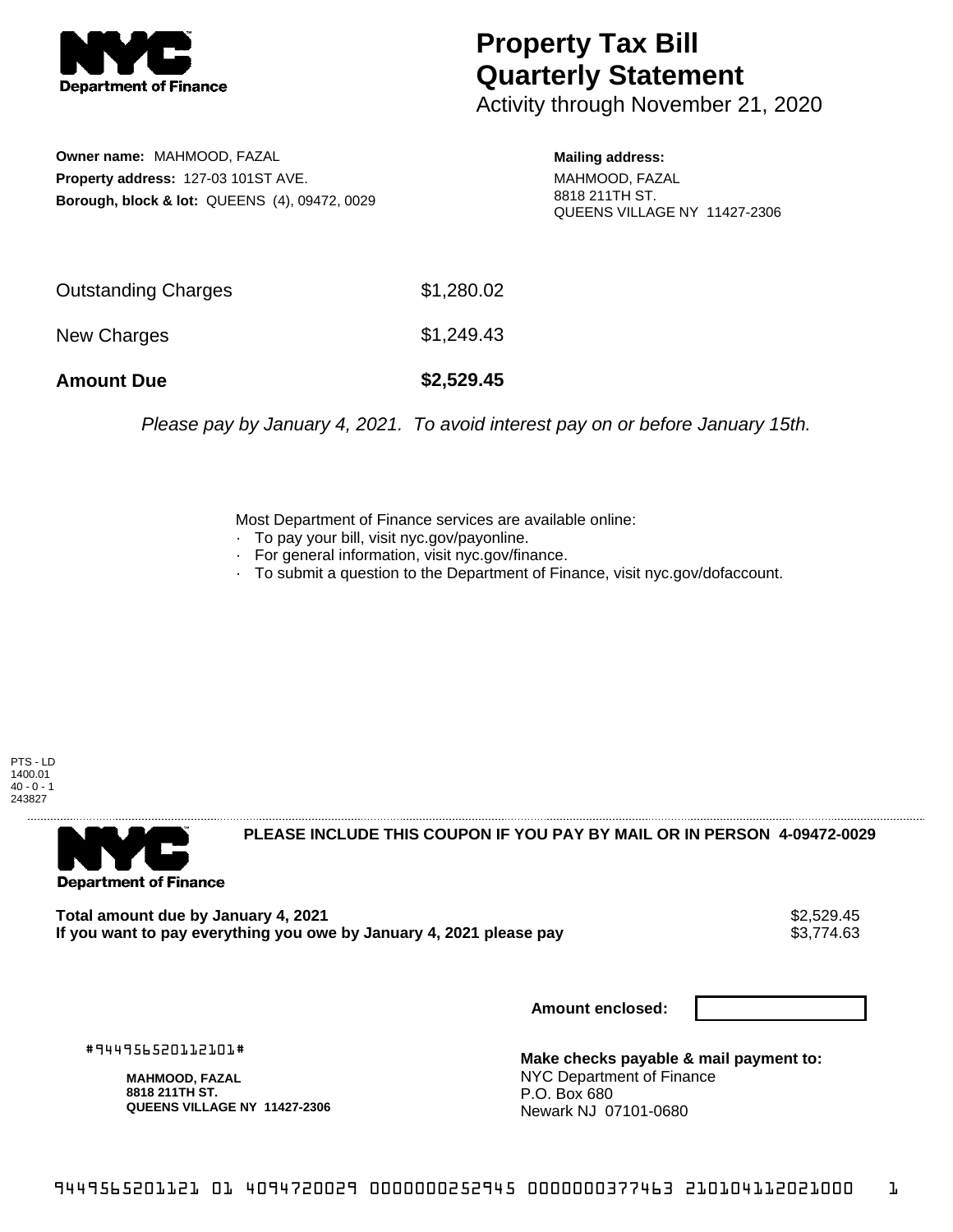

| <b>Billing Summary</b>                                                     | <b>Activity Date Due Date</b>           | Amount       |
|----------------------------------------------------------------------------|-----------------------------------------|--------------|
| Outstanding charges including interest and payments                        |                                         | \$1,280.02   |
| Finance-Property Tax                                                       | 01/01/2021                              | \$1,263.99   |
| <b>Adopted Tax Rate</b>                                                    |                                         | $$-14.56$    |
| <b>Total amount due</b>                                                    |                                         | \$2,529.45   |
| <b>Tax Year Charges Remaining</b>                                          | <b>Activity Date</b><br><b>Due Date</b> | Amount       |
| Finance-Property Tax                                                       | 04/01/2021                              | \$1,263.99   |
| <b>Adopted Tax Rate</b>                                                    |                                         | $$-14.56$    |
| Total tax year charges remaining                                           |                                         | \$1,249.43   |
| If you want to pay everything you owe by January 4, 2021 please pay        |                                         | \$3,774.63   |
| If you pay everything you owe by January 4, 2021, you would save:          |                                         | \$4.25       |
| How We Calculated Your Property Tax For July 1, 2020 Through June 30, 2021 |                                         |              |
|                                                                            | Overall                                 |              |
| Tax class 1 - Small Home, Less Than 4 Families                             | <b>Tax Rate</b>                         |              |
| Original tax rate billed                                                   | 21.1670%                                |              |
| New Tax rate                                                               | 21.0450%                                |              |
| <b>Estimated Market Value \$860,000</b>                                    |                                         |              |
|                                                                            |                                         | <b>Taxes</b> |
| <b>Billable Assessed Value</b>                                             | \$23,886                                |              |
| <b>Taxable Value</b>                                                       | \$23,886 x 21.0450%                     |              |
| <b>Tax Before Abatements and STAR</b>                                      | \$5,026.84                              | \$5,026.84   |
| Annual property tax                                                        |                                         | \$5,026.84   |
| Original property tax billed in June 2020                                  |                                         | \$5,055.96   |
| <b>Change In Property Tax Bill Based On New Tax Rate</b>                   |                                         | $$-29.12$    |

Please call 311 to speak to a representative to make a property tax payment by telephone.

For information about the interest rate charged on late payments, visit nyc.gov/taxbill.

## **Home banking payment instructions:**

- 1. **Log** into your bank or online bill pay website.
- 2. **Add** the new payee: NYC DOF Property Tax. Enter your account number, which is your boro, block and lot, as it appears here: 4-09472-0029 . You may also need to enter the address for the Department of Finance. The address is P.O. Box 680, Newark NJ 07101-0680.
- 3. **Schedule** your online payment using your checking or savings account.

## **Did Your Mailing Address Change?**

If so, please visit us at **nyc.gov/changemailingaddress** or call **311.**

When you provide a check as payment, you authorize us either to use information from your check to make a one-time electronic fund transfer from your account or to process the payment as a check transaction.